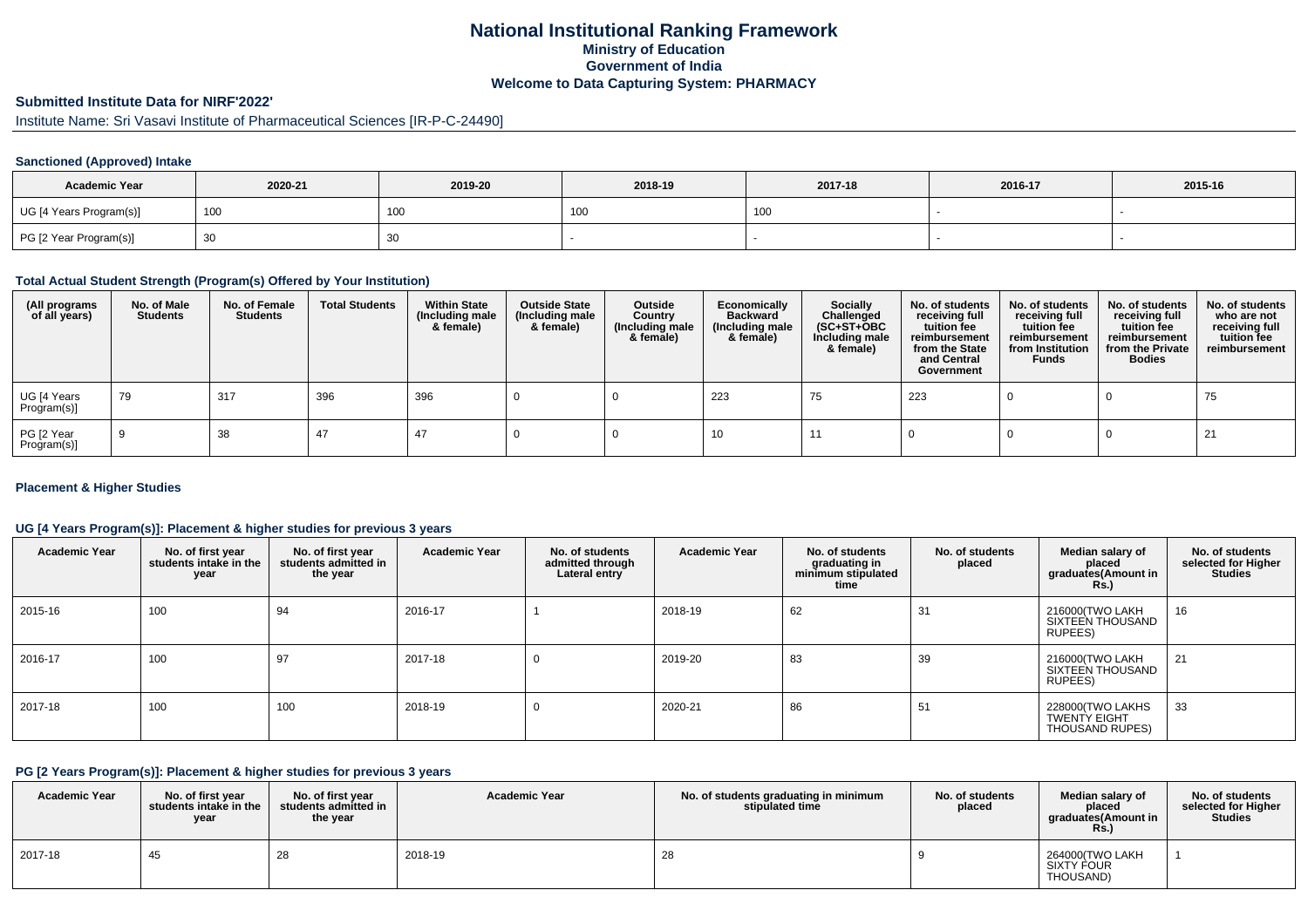| 2018-19 | 45 | 40<br>10 | 2019-20 | 18 | 264000(TWO LAKH<br>  SIXTY FOUR<br>THOUSAND) |  |
|---------|----|----------|---------|----|----------------------------------------------|--|
| 2019-20 | 30 |          | 2020-21 |    | 264000(TWO LAKH<br>SIXTY FOUR<br>THOUSAND)   |  |

#### **Ph.D Student Details**

| Ph.D (Student pursuing doctoral program till 2020-21 Students admitted in the academic year 2020-21 should not be entered here.) |         |         |         |  |  |  |  |
|----------------------------------------------------------------------------------------------------------------------------------|---------|---------|---------|--|--|--|--|
| <b>Total Students</b>                                                                                                            |         |         |         |  |  |  |  |
| Full Time                                                                                                                        |         |         |         |  |  |  |  |
| Part Time                                                                                                                        |         |         |         |  |  |  |  |
| No. of Ph.D students graduated (including Integrated Ph.D)                                                                       |         |         |         |  |  |  |  |
|                                                                                                                                  | 2020-21 | 2019-20 | 2018-19 |  |  |  |  |
| Full Time                                                                                                                        |         |         |         |  |  |  |  |
| Part Time                                                                                                                        |         |         |         |  |  |  |  |

## **Financial Resources: Utilised Amount for the Capital expenditure for previous 3 years**

| <b>Academic Year</b>                                                                                 | 2020-21                                                     | 2019-20                                                           | 2018-19                                                                    |  |  |  |  |  |
|------------------------------------------------------------------------------------------------------|-------------------------------------------------------------|-------------------------------------------------------------------|----------------------------------------------------------------------------|--|--|--|--|--|
|                                                                                                      | <b>Utilised Amount</b>                                      | <b>Utilised Amount</b>                                            | <b>Utilised Amount</b>                                                     |  |  |  |  |  |
| Annual Capital Expenditure on Academic Activities and Resources (excluding expenditure on buildings) |                                                             |                                                                   |                                                                            |  |  |  |  |  |
| Library                                                                                              | 19322 (Ninteen thousand three hundred thirty two)           | 62440 (SIXTY TWO THOUSAND FOUR FORTY)                             | 10050 (TEN THOUSAND FIFTY RUPEES)                                          |  |  |  |  |  |
| New Equipment for Laboratories                                                                       | 118599 (one lakh eighteen thousand five hundred ninty nine) | 229293 (TWO LAKH TWENTY NINE THOUSAND TWO<br>HUNDRED NINTY THREE) | 340036 (THREE LAKH FOURTY THOUSAND THRITY SIX)                             |  |  |  |  |  |
| Other expenditure on creation of Capital Assets (excluding<br>expenditure on Land and Building)      | 59122 (FIFTY NINE THOUSAND ONE HUNDRED TWENTY<br>TWO)       | 251072 (TWO LAKH FIFTY ONE THOUSAND SEVENTY<br><b>TWO</b>         | 2366293 (TWENTY THREE LAKH SIXTY SIX THOUSAND<br>TWIO HUNDRED NINTY THREE) |  |  |  |  |  |

# **Financial Resources: Utilised Amount for the Operational expenditure for previous 3 years**

| <b>Academic Year</b>                                                                                                                                                                            | 2020-21                                                                                    | 2019-20                                                                               | 2018-19                                                                       |  |  |  |  |  |
|-------------------------------------------------------------------------------------------------------------------------------------------------------------------------------------------------|--------------------------------------------------------------------------------------------|---------------------------------------------------------------------------------------|-------------------------------------------------------------------------------|--|--|--|--|--|
|                                                                                                                                                                                                 | <b>Utilised Amount</b>                                                                     | <b>Utilised Amount</b>                                                                | <b>Utilised Amount</b>                                                        |  |  |  |  |  |
| <b>Annual Operational Expenditure</b>                                                                                                                                                           |                                                                                            |                                                                                       |                                                                               |  |  |  |  |  |
| Salaries (Teaching and Non Teaching staff)                                                                                                                                                      | 14659816 (ONE CRORE FOURTY SIXS LAKHS FIFTY NINE<br>THOUSAND EIGHT HUNDRED SIXTEEN RUPEES) | 17098308 (ONE CRORE SEVENTY LAKHS NINTY EIGHT<br>THOUSAND THREE HUNDRED EIGHT RUPEES) | 17490053 (ONE NCRORE SEVENTY FOUR LAKHS NINTY<br>THOUSAND FIFTY THREE RUPEES) |  |  |  |  |  |
| Maintenance of Academic Infrastructure or consumables and<br>other running expenditures (excluding maintenance of hostels<br>and allied services, rent of the building, depreciation cost, etc) | 2515374 (twenty lakhs fifteen thousand three hundred seventy<br>four)                      | 385145 (THREE LAKH EIGHTY FIVE THOUSAND ONE<br><b>FOURTY FIVE)</b>                    | 296456 (TWO LAKH NINTY SIX THOUSAND FOUR<br>HUNDRED FIFTY SIX)                |  |  |  |  |  |
| Seminars/Conferences/Workshops                                                                                                                                                                  | 10000 (TENTHOUSAND)                                                                        | $0$ (ZERO)                                                                            | 150000 (ONE LAKH FIFTY THOUSAND)                                              |  |  |  |  |  |

**IPR**

| Calendar year            | 2020 | 2019 | 2018 |
|--------------------------|------|------|------|
| No. of Patents Published |      |      |      |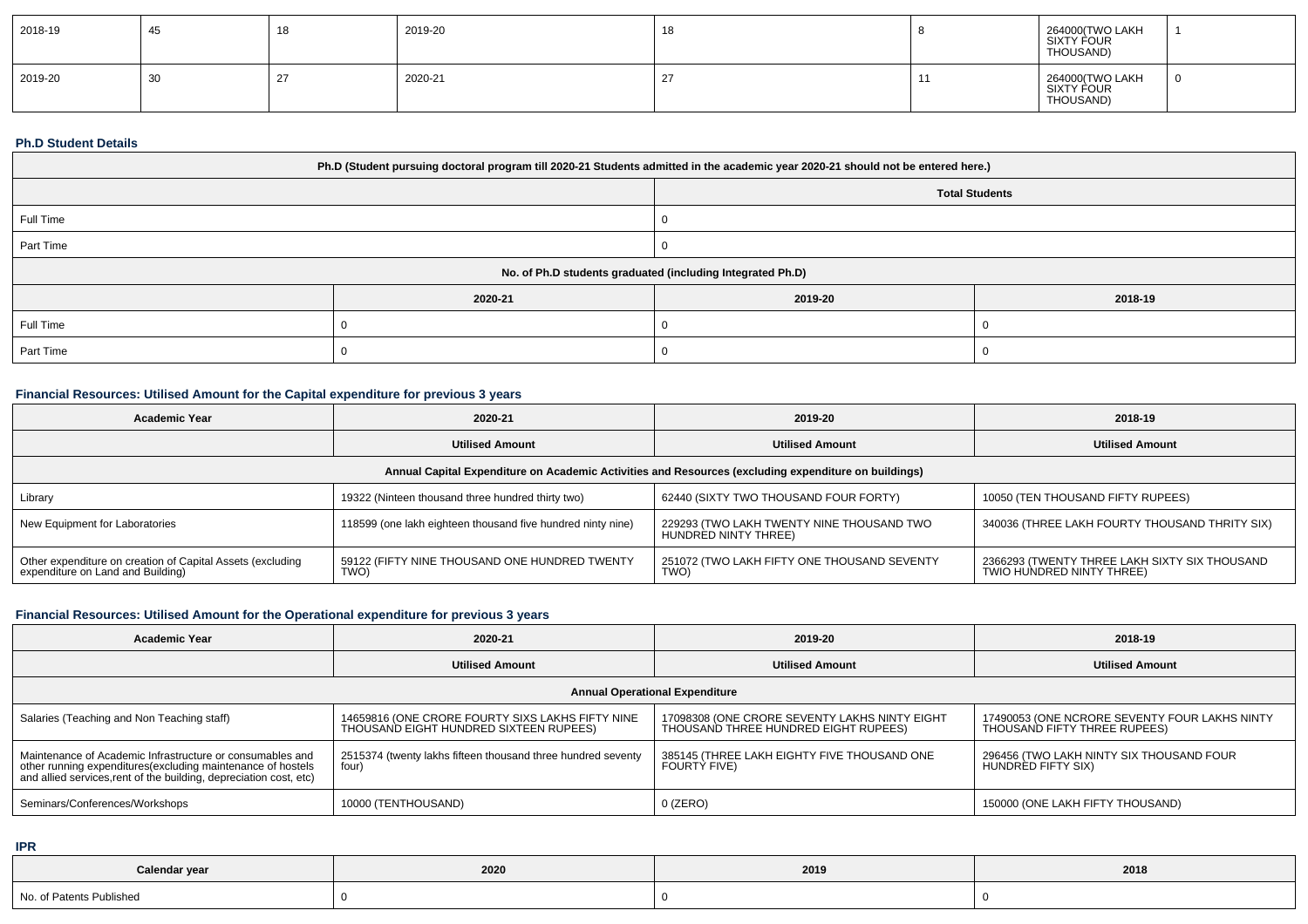| No. of Patents Granted |
|------------------------|
|------------------------|

## **Sponsored Research Details**

| <b>Financial Year</b>                    | 2020-21      | 2019-20 | 2018-19 |
|------------------------------------------|--------------|---------|---------|
| Total no. of Sponsored Projects          |              |         |         |
| Total no. of Funding Agencies            |              |         |         |
| Total Amount Received (Amount in Rupees) | 2000000      |         |         |
| Amount Received in Words                 | TWENTY LAKHS | Zero    | Zero    |

## **Consultancy Project Details**

| <b>Financial Year</b>                    | 2020-21 | 2019-20 | 2018-19 |
|------------------------------------------|---------|---------|---------|
| Total no. of Consultancy Projects        |         |         |         |
| Total no. of Client Organizations        |         |         |         |
| Total Amount Received (Amount in Rupees) |         |         |         |
| Amount Received in Words                 | Zero    | Zero    | Zero    |

## **PCS Facilities: Facilities of physically challenged students**

| 1. Do your institution buildings have Lifts/Ramps?                                                                                                         | Yes, less than 40% of the buildings |
|------------------------------------------------------------------------------------------------------------------------------------------------------------|-------------------------------------|
| 2. Do your institution have provision for walking aids, including wheelchairs and transportation from one building to another for<br>handicapped students? | Yes                                 |
| 3. Do your institution buildings have specially designed toilets for handicapped students?                                                                 | Yes, less than 40% of the buildings |

# **Faculty Details**

| Srno           | Name                              | Age | Designation                                         | Gender | Qualification | <b>Experience (In</b><br>Months) | <b>Currently working<br/>with institution?</b> | <b>Joining Date</b> | <b>Leaving Date</b> | <b>Association type</b> |
|----------------|-----------------------------------|-----|-----------------------------------------------------|--------|---------------|----------------------------------|------------------------------------------------|---------------------|---------------------|-------------------------|
|                | <b>LACHIREDDY</b><br>NIRMALA DEVI | 29  | <b>Assistant Professor</b>                          | Female | M. Pharm      | 62                               | Yes                                            | 15-11-2016          | $\sim$              | Regular                 |
| $\overline{2}$ | Dr Kolli Srinivas                 | 59  | Dean / Principal /<br>Director / Vice<br>Chancellor | Male   | Ph.D          | 137                              | Yes                                            | 06-08-2010          | $\sim$              | Regular                 |
| 3              | J L N B INDU<br>SEKHAR            | 25  | <b>Assistant Professor</b>                          | Male   | M. Pharm      | 35                               | Yes                                            | 10-10-2019          | --                  | Regular                 |
|                | <b>K SRINIVASA</b><br>SUMANTH     | 35  | <b>Assistant Professor</b>                          | Male   | M. Pharm      | 99                               | Yes                                            | 17-09-2012          | --                  | Regular                 |
| 5              | MADHAVA REDDY<br>KALYANI          | 25  | Lecturer                                            | Female | B.Tech        | 22                               | Yes                                            | 24-10-2019          | $\sim$              | Regular                 |
| 6              | A MOUNIKA<br><b>TANGIRALA</b>     | 33  | <b>Assistant Professor</b>                          | Female | M. Pharm      | 25                               | Yes                                            | 19-12-2019          | --                  | Regular                 |
| $\overline{7}$ | <b>SHARMILA</b><br>MANUKONDA      | 38  | <b>Assistant Professor</b>                          | Female | M. Pharm      | 55                               | Yes                                            | 13-06-2017          | $\sim$              | Regular                 |
| 8              | <b>B MOHAN GANDHI</b>             | 35  | <b>Assistant Professor</b>                          | Male   | Ph.D          | 92                               | Yes                                            | 04-04-2014          | --                  | Regular                 |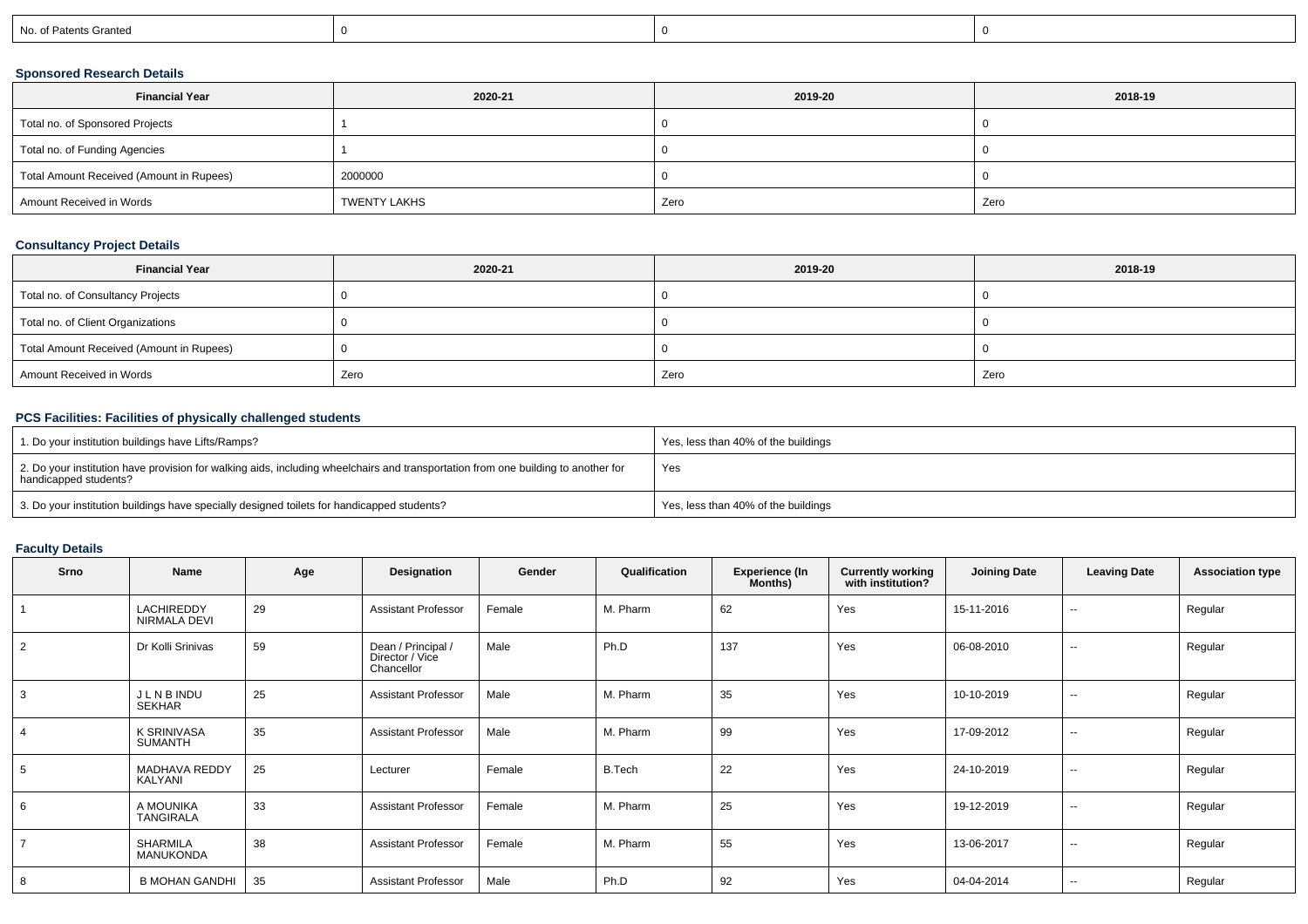| 9          | XAVIER ANTRO<br><b>JENNIE</b>                 | 38     | Assistant Professor        | Male   | Ph.D     | 159 | Yes | 30-09-2008 | $\overline{\phantom{a}}$ | Regular  |
|------------|-----------------------------------------------|--------|----------------------------|--------|----------|-----|-----|------------|--------------------------|----------|
| 10         | praneetha visampalli                          | 31     | <b>Assistant Professor</b> | Female | M. Pharm | 75  | Yes | 10-09-2015 | $\sim$                   | Regular  |
| 11         | <b>ARUMILLI DURGA</b><br>PALLAVI              | 32     | Assistant Professor        | Female | M. Pharm | 52  | Yes | 21-09-2017 | --                       | Regular  |
| 12         | DHABAL KUMAR<br><b>SATPATHY</b>               | 37     | Assistant Professor        | Male   | M. Pharm | 169 | Yes | 10-12-2007 | $\overline{\phantom{a}}$ | Regular  |
| 13         | <b>MANASA DWARA</b>                           | 28     | Assistant Professor        | Female | M. Pharm | 73  | Yes | 01-02-2016 | $\sim$                   | Regular  |
| 14         | Bhaskara Raju<br>Vatchavai                    | 38     | Associate Professor        | Male   | Ph.D     | 161 | Yes | 05-07-2008 | $\overline{\phantom{a}}$ | Regular  |
| 15         | ALLURI PAVANI<br><b>GAYATHRI</b>              | 29     | <b>Assistant Professor</b> | Female | M. Pharm | 41  | Yes | 01-08-2018 | $\overline{\phantom{a}}$ | Regular  |
| 16         | KASETTI KALYANI                               | 32     | <b>Assistant Professor</b> | Female | M. Pharm | 64  | Yes | 14-09-2016 | $\overline{\phantom{a}}$ | Regular  |
| 17         | RAMBABU<br>PRAGALLPATI                        | 51     | <b>Assistant Professor</b> | Male   | M. Pharm | 178 | Yes | 03-03-2007 | $\overline{\phantom{a}}$ | Regular  |
| 18         | <b>BONTHU</b><br>VIJAYAAMBICA<br><b>DURGA</b> | 35     | <b>Assistant Professor</b> | Female | M. Pharm | 41  | Yes | 17-08-2018 | $\overline{\phantom{a}}$ | Regular  |
| 19         | <b>GADDE VIDYA</b><br>SREE                    | 25     | <b>Assistant Professor</b> | Female | M. Pharm | 28  | Yes | 18-09-2019 | $\overline{\phantom{a}}$ | Regular  |
| 20         | <b>MADHU BABU</b><br><b>MOGILI</b>            | 33     | <b>Assistant Professor</b> | Male   | M. Pharm | 41  | Yes | 13-08-2018 | $\overline{\phantom{a}}$ | Regular  |
| 21         | PADALA<br>NARAYANA RAJU                       | 43     | Associate Professor        | Male   | Ph.D     | 41  | Yes | 01-08-2018 | $\overline{\phantom{a}}$ | Regular  |
| 22         | <b>SURENDRA NATH</b><br><b>BETHALA</b>        | 42     | <b>Assistant Professor</b> | Male   | M. Pharm | 145 | Yes | 31-12-2009 | $\overline{\phantom{a}}$ | Regular  |
| 23         | <b>BLANDINA</b><br>MANJULATHA<br>YERRAGUNTLA  | 50     | Associate Professor        | Female | Ph.D     | 197 | Yes | 05-10-2006 | $\overline{\phantom{a}}$ | Regular  |
| 24         | <b>DWARAMPUDI</b><br><b>BINDU</b>             | 31     | Assistant Professor        | Female | M. Pharm | 28  | Yes | 18-09-2019 | $\overline{\phantom{a}}$ | Regular  |
| 25         | R J S D PAVAN<br><b>KUMAR</b>                 | 25     | Assistant Professor        | Male   | M. Pharm | 24  | Yes | 20-01-2020 | --                       | Regular  |
| 26         | K RAMANA RAO                                  | 49     | <b>Assistant Professor</b> | Male   | M.Tech   | 25  | Yes | 01-11-2019 | $\mathbf{u}$             | Visiting |
| 27         | D N V RAMA<br><b>KRISHNA</b>                  | 39     | <b>Assistant Professor</b> | Male   | M.Tech   | 72  | Yes | 03-07-2015 | $\overline{\phantom{a}}$ | Visiting |
| ${\bf 28}$ | TVS SURESH                                    | 40     | Assistant Professor        | Male   | M.Sc.    | 26  | Yes | 11-11-2019 | $\overline{\phantom{a}}$ | Visiting |
| 29         | <b>CH TANUJA</b>                              | 39     | <b>Assistant Professor</b> | Female | M.A      | 36  | Yes | 22-09-2012 | $\sim$                   | Visiting |
| 30         | K RAMA RAO                                    | 49     | <b>Assistant Professor</b> | Male   | M.A      | 32  | Yes | 01-12-2010 | $\sim$                   | Visiting |
| 31         | B V D SANTHI<br>LAKSHMI                       | 38     | <b>Assistant Professor</b> | Female | M.Sc.    | 33  | Yes | 25-11-2015 | $\sim$                   | Visiting |
| 32         | KUNCHE SATYA<br>ASHOK                         | 32     | <b>Assistant Professor</b> | Male   | M. Pharm | 16  | Yes | 04-10-2020 | $\sim$                   | Regular  |
| 33         | M ARYA LAKSHMI                                | $32\,$ | <b>Assistant Professor</b> | Female | M. Pharm | 17  | Yes | 05-10-2020 | $\sim$                   | Regular  |